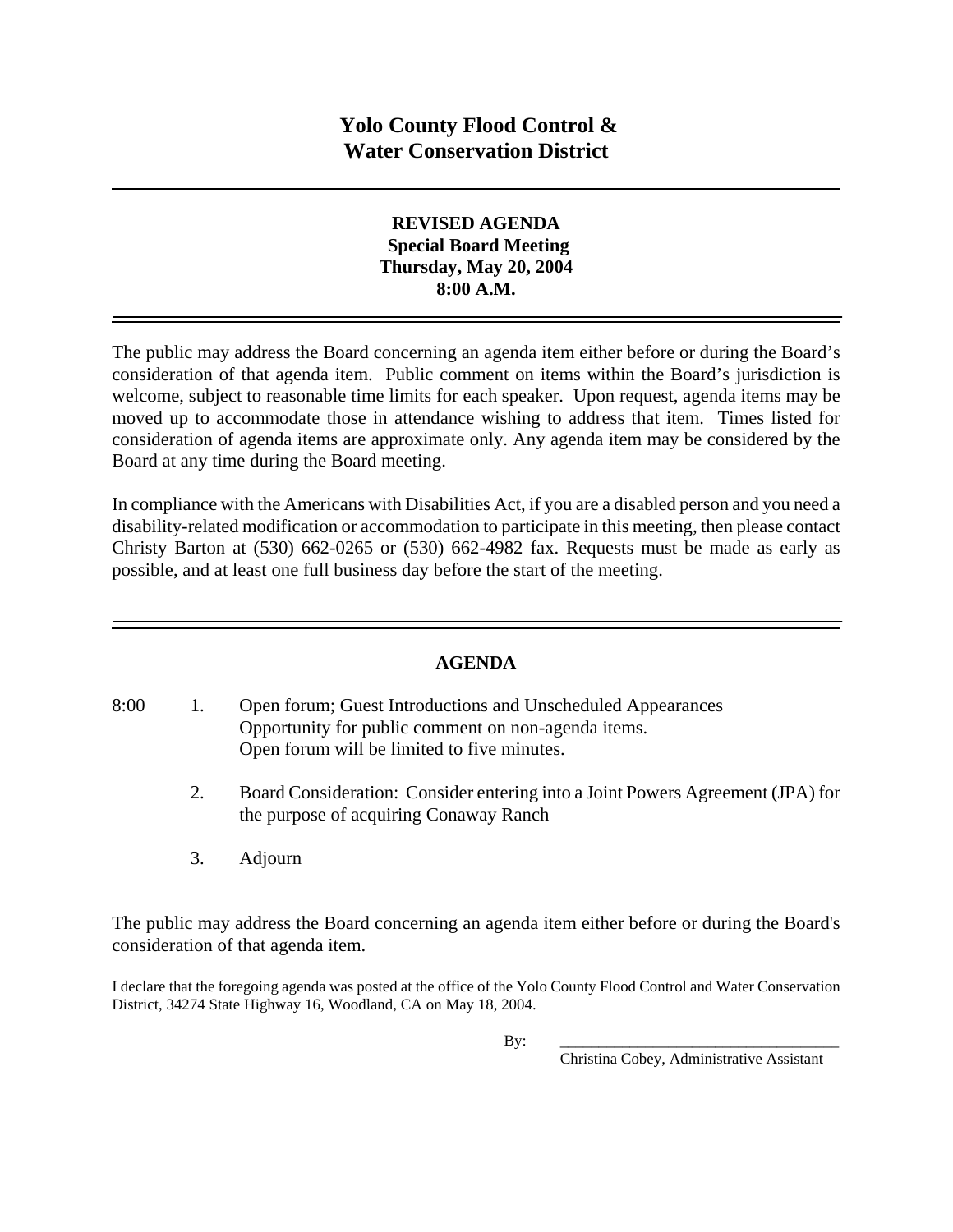## SPECIAL BOARD MEETING MINUTES May 20, 2004

The special May meeting of the Board of Directors of the Yolo County Flood Control and Water Conservation District was held at 8:00 AM on Thursday, 2004, at its regular place of business, 34274 State Highway 16, Woodland, California. Chairman Vink convened the meeting with Directors Brice, Eoff, Rominger and Scheuring present. Also in attendance were:

District Staff and Consultants Tim O'Halloran, General Manager Christy Barton, Assistant General Manager Paul Bartkiewicz, Legal Counsel Francis Borcalli, Engineering Consultant

Members of the Public None

OPEN FORUM No comments were made.

## **JPA RELATING TO THE ACQUISITION OF THE CONAWAY RANCH**

Mr. O'Halloran provided general background for the proposed creation of a Joint Powers Authority (JPA) for the acquisition of the Conaway Ranch and an update on the positions of the potential partners as provided to him by County Administrative Officer Vic Singh. The County has adopted the agreement to create a JPA and provided that non-substantial amendments could be made to the agreement to accommodate the concerns of other entities that also sign the JPA agreement.

Mr. Scheuring reported there were still issues regarding representation at the Governance Subcommittee meeting.

Attorney Bartkiewicz reviewed the JPA agreement for the Board, pointing out these substantive provisions:

Section 7(a): The governance board is to comprise the five members of the Yolo County Board of Supervisors, plus two members from each of the other participants (the cities of Davis, West Sacramento, Winters and Woodland, UC Davis and the District). Until the Regents approve the participation of UC Davis, it would be a non-voting member.

Section 8: Representation is basically broken into two voting blocks – the Yolo County